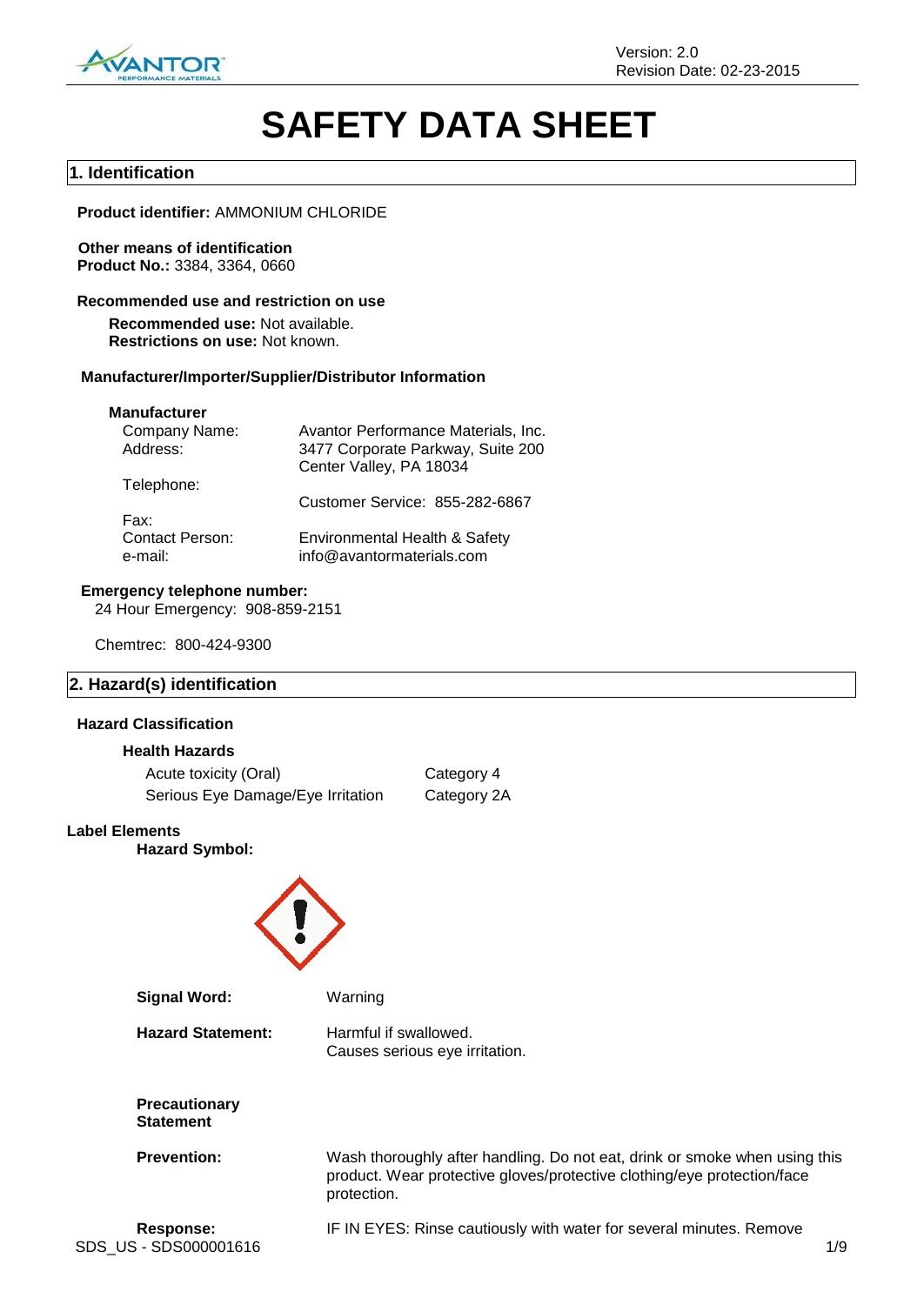

contact lenses, if present and easy to do. Continue rinsing. If eye irritation persists: Get medical advice/attention. IF SWALLOWED: Call a POISON CENTER or doctor/physician if you feel unwell. Rinse mouth.

**Disposal:** Dispose of contents/container to an appropriate treatment and disposal facility in accordance with applicable laws and regulations, and product characteristics at time of disposal.

**Other hazards which do not result in GHS classification:** None.

### **3. Composition/information on ingredients**

### **Substances**

| <b>Chemical Identity</b>                                                                                            | Common name<br>and synonyms | <b>CAS</b><br>number | Content in percent $(\%)^*$ |  |
|---------------------------------------------------------------------------------------------------------------------|-----------------------------|----------------------|-----------------------------|--|
| AMMONIUM CHLORIDE                                                                                                   |                             | 12125-02-9           | $99 - 100\%$                |  |
| * All concentrations are percent by weight unless ingredient is a gas. Gas concentrations are in percent by volume. |                             |                      |                             |  |

### **4. First-aid measures**

| <b>General information:</b>                                            | Get medical advice/attention if you feel unwell. Show this safety data sheet<br>to the doctor in attendance.                                        |  |
|------------------------------------------------------------------------|-----------------------------------------------------------------------------------------------------------------------------------------------------|--|
| Ingestion:                                                             | Rinse mouth. Get medical attention if symptoms occur.                                                                                               |  |
| Inhalation:                                                            | Move to fresh air. Get medical attention if symptoms persist.                                                                                       |  |
| <b>Skin Contact:</b>                                                   | Wash skin thoroughly with soap and water. Get medical attention if irritation<br>persists after washing.                                            |  |
| Eye contact:                                                           | Immediately flush with plenty of water for at least 15 minutes. If easy to do,<br>remove contact lenses. Get medical attention if symptoms persist. |  |
| Most important symptoms/effects, acute and delayed                     |                                                                                                                                                     |  |
| <b>Symptoms:</b>                                                       | Harmful if swallowed. Causes serious eye irritation.                                                                                                |  |
| Indication of immediate medical attention and special treatment needed |                                                                                                                                                     |  |
| Treatment:                                                             | Treat symptomatically. Symptoms may be delayed.                                                                                                     |  |
|                                                                        |                                                                                                                                                     |  |
| 5. Fire-fighting measures                                              |                                                                                                                                                     |  |
| <b>General Fire Hazards:</b>                                           | In case of fire and/or explosion do not breathe fumes.                                                                                              |  |
| Suitable (and unsuitable) extinguishing media                          |                                                                                                                                                     |  |
| Suitable extinguishing<br>media:                                       | Use fire-extinguishing media appropriate for surrounding materials.                                                                                 |  |
| <b>Unsuitable extinguishing</b><br>media:                              | None known.                                                                                                                                         |  |
| Specific hazards arising from<br>the chemical:                         | Fire may produce irritating, corrosive and/or toxic gases.                                                                                          |  |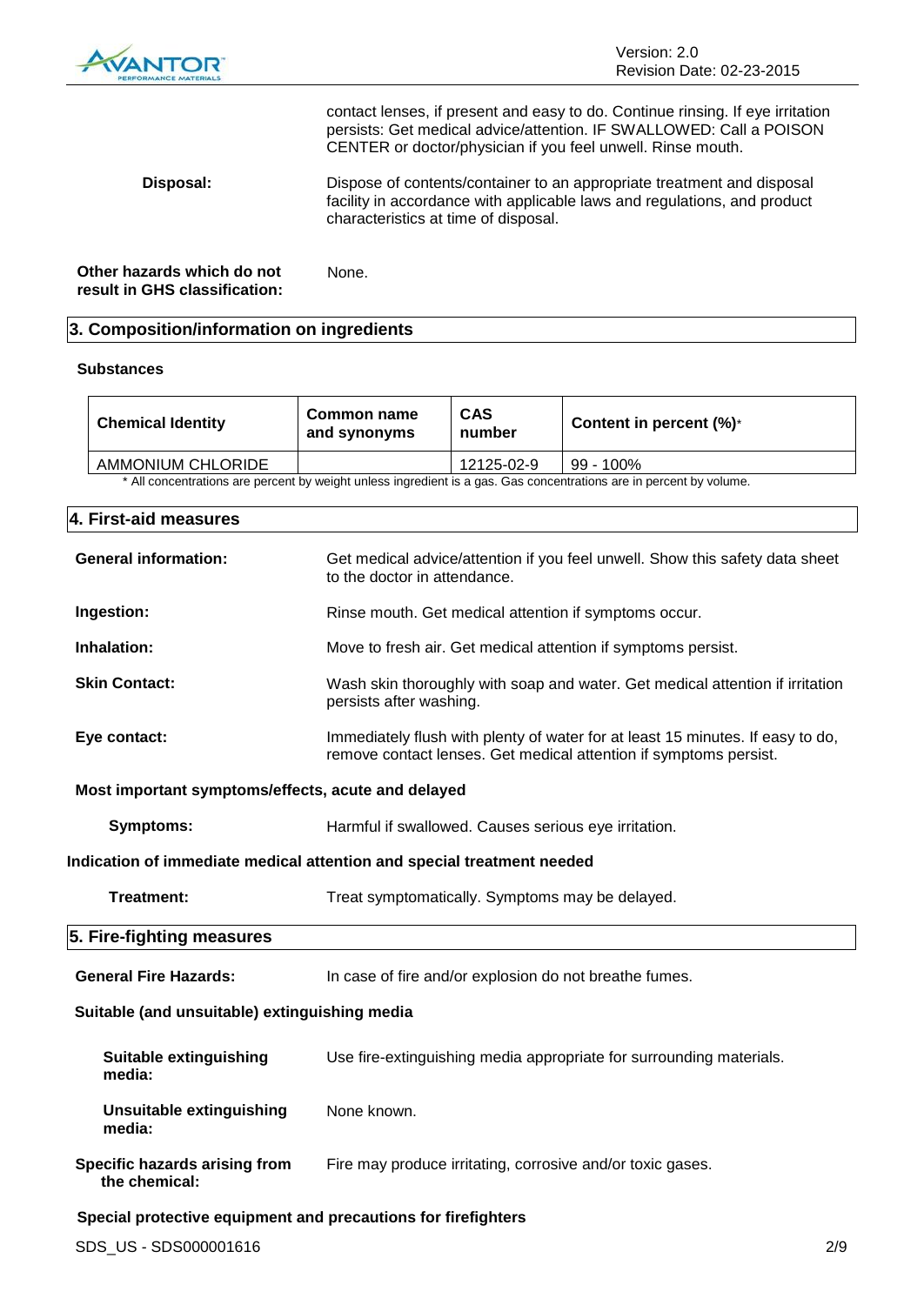

| <b>Special fire fighting</b><br>procedures:                                       | Move containers from fire area if you can do so without risk. Use water<br>spray to keep fire-exposed containers cool. Cool containers exposed to<br>flames with water until well after the fire is out.                                                                                    |
|-----------------------------------------------------------------------------------|---------------------------------------------------------------------------------------------------------------------------------------------------------------------------------------------------------------------------------------------------------------------------------------------|
| <b>Special protective equipment</b><br>for fire-fighters:                         | Firefighters must use standard protective equipment including flame<br>retardant coat, helmet with face shield, gloves, rubber boots, and in<br>enclosed spaces, SCBA.                                                                                                                      |
| 6. Accidental release measures                                                    |                                                                                                                                                                                                                                                                                             |
| <b>Personal precautions,</b><br>protective equipment and<br>emergency procedures: | Keep unauthorized personnel away. Keep upwind. Ventilate closed spaces<br>before entering them. Avoid inhalation of dust. Do not touch damaged<br>containers or spilled material unless wearing appropriate protective<br>clothing.                                                         |
| <b>Methods and material for</b><br>containment and cleaning<br>up:                | Sweep up and place in a clearly labeled container for chemical waste.<br>Clean surface thoroughly to remove residual contamination.                                                                                                                                                         |
| <b>Notification Procedures:</b>                                                   | Inform authorities if large amounts are involved. Prevent entry into<br>waterways, sewer, basements or confined areas.                                                                                                                                                                      |
| <b>Environmental Precautions:</b>                                                 | Prevent further leakage or spillage if safe to do so. Avoid discharge into<br>drains, water courses or onto the ground.                                                                                                                                                                     |
| 7. Handling and storage                                                           |                                                                                                                                                                                                                                                                                             |
| Precautions for safe handling:                                                    | Avoid contact with eyes, skin, and clothing. Avoid inhalation of dust. Do not<br>taste or swallow. Do not eat, drink or smoke when using the product. Use<br>only with adequate ventilation. Wash thoroughly after handling. See Section<br>8 of the SDS for Personal Protective Equipment. |
| Conditions for safe storage,<br>including any<br>incompatibilities:               | Keep container tightly closed. Store in a well-ventilated place.                                                                                                                                                                                                                            |

## **8. Exposure controls/personal protection**

### **Control Parameters**

**Occupational Exposure Limits**

| <b>Chemical Identity</b>     | <b>Type</b> | <b>Exposure Limit Values</b> | <b>Source</b>                                         |
|------------------------------|-------------|------------------------------|-------------------------------------------------------|
| AMMONIUM CHLORIDE -<br>Fume. | <b>TWA</b>  | $10 \text{ mg/m}$            | US. ACGIH Threshold Limit Values (2011)               |
|                              | <b>STEL</b> | $20 \text{ mg/m}$ 3          | US. ACGIH Threshold Limit Values (2011)               |
|                              | <b>REL</b>  | 10 mg/m $3$                  | US. NIOSH: Pocket Guide to Chemical<br>Hazards (2010) |
|                              | <b>STEL</b> | $20 \text{ mg/m}$ 3          | US. NIOSH: Pocket Guide to Chemical<br>Hazards (2010) |
|                              | <b>STEL</b> | $20 \text{ mg/m}$ 3          | US. OSHA Table Z-1-A (29 CFR 1910.1000)<br>(1989)     |
|                              | <b>TWA</b>  | $10 \text{ mg/m}$            | US. OSHA Table Z-1-A (29 CFR 1910.1000)<br>(1989)     |

### **Appropriate Engineering Controls**

No data available.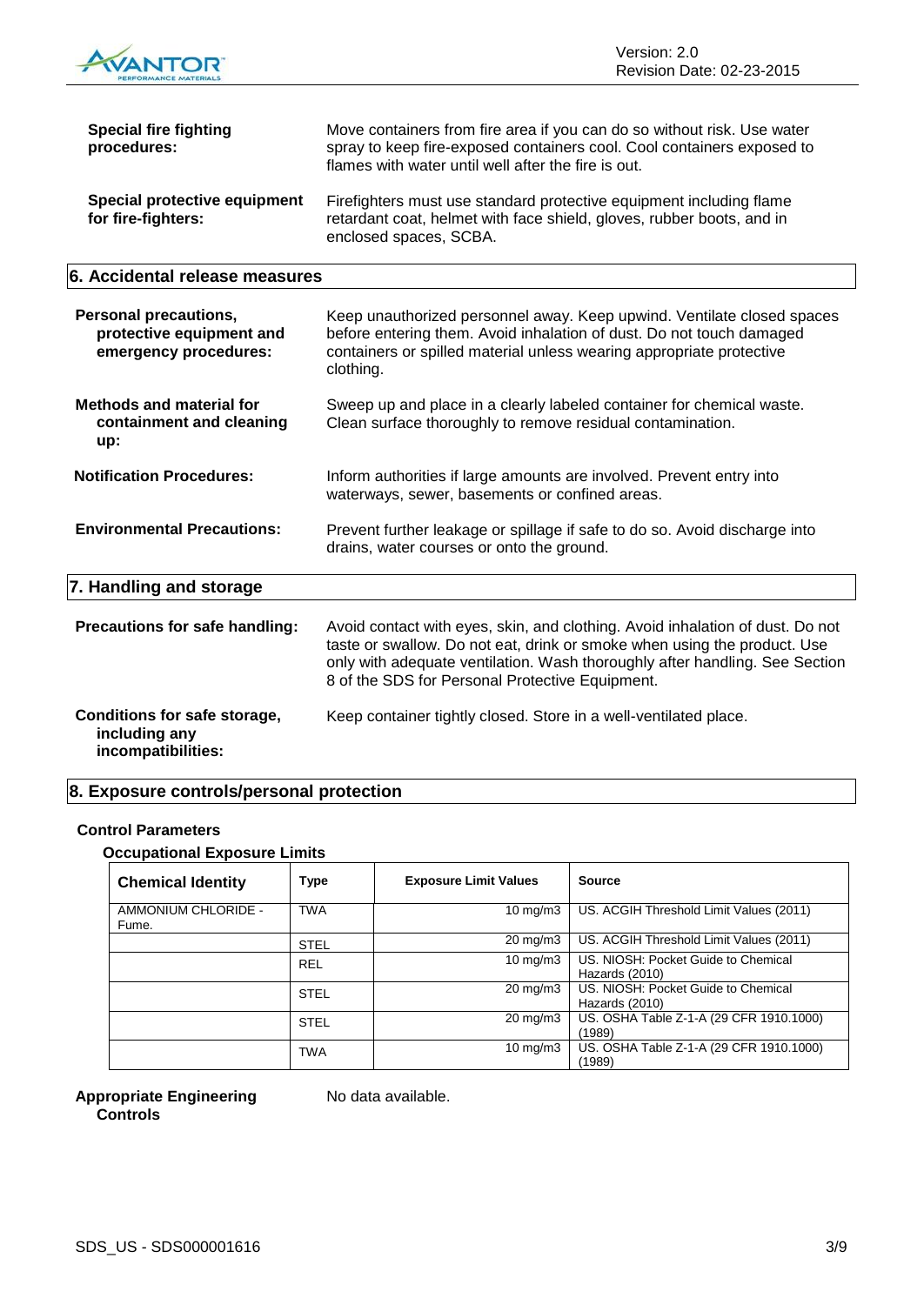

### **Individual protection measures, such as personal protective equipment**

| <b>General information:</b>                       | Good general ventilation (typically 10 air changes per hour) should be used.<br>Ventilation rates should be matched to conditions. If applicable, use<br>process enclosures, local exhaust ventilation, or other engineering controls<br>to maintain airborne levels below recommended exposure limits. If<br>exposure limits have not been established, maintain airborne levels to an<br>acceptable level. An eye wash and safety shower must be available in the<br>immediate work area. |
|---------------------------------------------------|---------------------------------------------------------------------------------------------------------------------------------------------------------------------------------------------------------------------------------------------------------------------------------------------------------------------------------------------------------------------------------------------------------------------------------------------------------------------------------------------|
| <b>Eye/face protection:</b>                       | Use tight fitting goggles if dust is generated.                                                                                                                                                                                                                                                                                                                                                                                                                                             |
| <b>Skin Protection</b><br><b>Hand Protection:</b> | Use suitable protective gloves if risk of skin contact.                                                                                                                                                                                                                                                                                                                                                                                                                                     |
| Other:                                            | Wear suitable protective clothing.                                                                                                                                                                                                                                                                                                                                                                                                                                                          |
| <b>Respiratory Protection:</b>                    | If engineering controls do not maintain airborne concentrations below<br>recommended exposure limits (where applicable) or to an acceptable level<br>(in countries where exposure limits have not been established), an<br>approved respirator must be worn. Air-purifying respirator with a high<br>efficiency particulate filter.                                                                                                                                                         |
| Hygiene measures:                                 | Provide eyewash station and safety shower. Always observe good personal<br>hygiene measures, such as washing after handling the material and before<br>eating, drinking, and/or smoking. Routinely wash work clothing and<br>protective equipment to remove contaminants.                                                                                                                                                                                                                   |

### **9. Physical and chemical properties**

| Appearance                                            |                                 |
|-------------------------------------------------------|---------------------------------|
| <b>Physical state:</b>                                | Solid                           |
| Form:                                                 | Granular powder                 |
| Color:                                                | White                           |
| Odor:                                                 | Odorless                        |
| Odor threshold:                                       | No data available.              |
| pH:                                                   | 5.5 (25 °C) 1% Aqueous solution |
| <b>Melting point/freezing point:</b>                  | $>300$ °C                       |
| Initial boiling point and boiling range:              | 520 °C                          |
| <b>Flash Point:</b>                                   | Not applicable                  |
| <b>Evaporation rate:</b>                              | No data available.              |
| Flammability (solid, gas):                            | Noncombustible Solid            |
| Upper/lower limit on flammability or explosive limits |                                 |
| Flammability limit - upper (%):                       | No data available.              |
| Flammability limit - lower (%):                       | No data available.              |
| Explosive limit - upper (%):                          | No data available.              |
| Explosive limit - lower (%):                          | No data available.              |
| Vapor pressure:                                       | 0.13 kPa (160.4 °C)             |
| Vapor density:                                        | No data available.              |
| <b>Relative density:</b>                              | 1.53 $(25 °C)$                  |
| Solubility(ies)                                       |                                 |
| <b>Solubility in water:</b>                           | <b>Completely Soluble</b>       |
| Solubility (other):                                   | No data available.              |
| Partition coefficient (n-octanol/water):              | No data available.              |
| Auto-ignition temperature:                            | No data available.              |
| <b>Decomposition temperature:</b>                     | 338 °C                          |
|                                                       |                                 |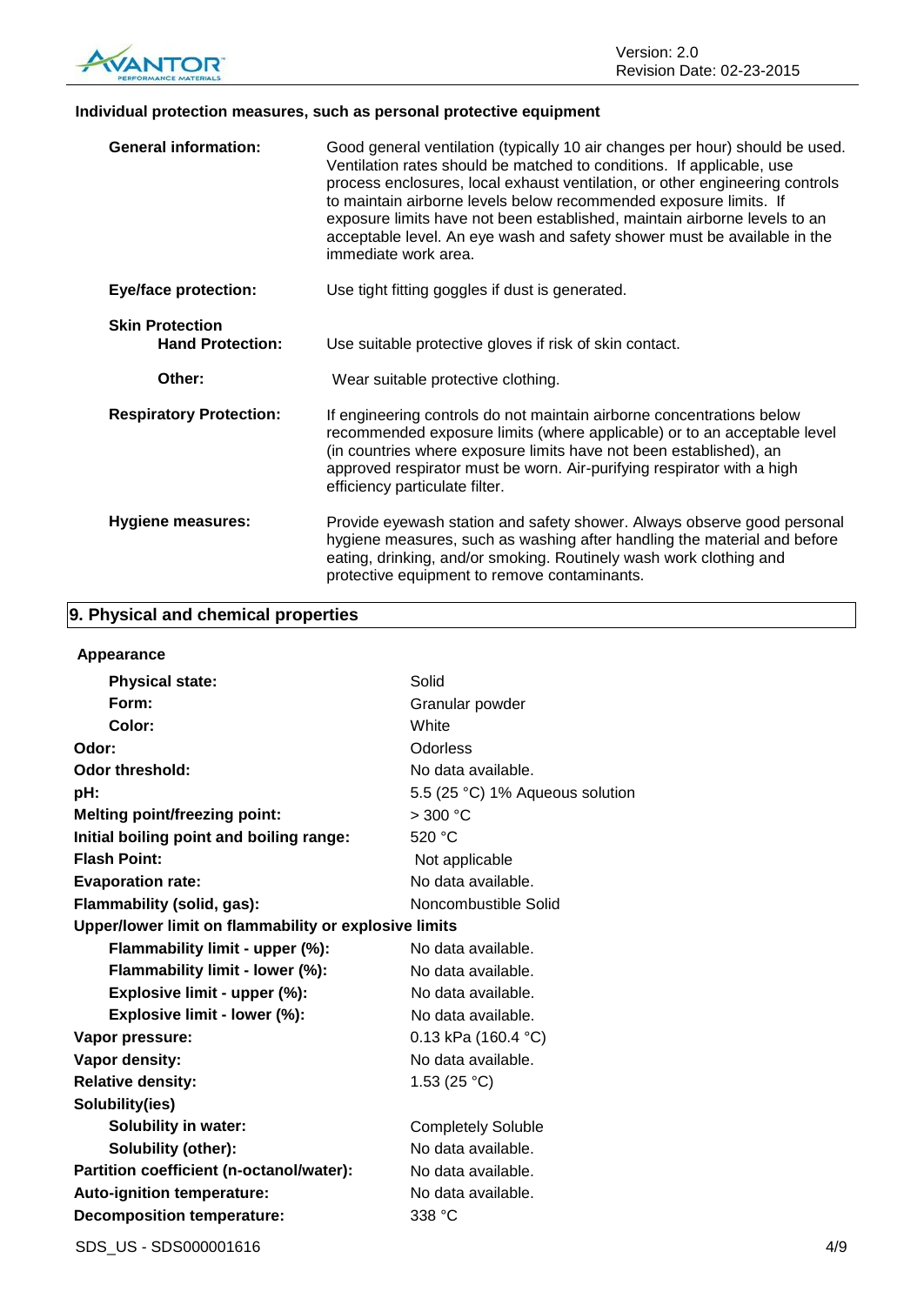

| <b>Viscosity:</b>                                           | No data available.                                                               |
|-------------------------------------------------------------|----------------------------------------------------------------------------------|
| <b>Other information</b><br><b>Molecular weight:</b>        | 53.5 g/mol (CIH4N)                                                               |
| 10. Stability and reactivity                                |                                                                                  |
| <b>Reactivity:</b>                                          | No dangerous reaction known under conditions of normal use.                      |
| <b>Chemical Stability:</b>                                  | Material is stable under normal conditions.                                      |
| <b>Possibility of Hazardous</b><br><b>Reactions:</b>        | Hazardous polymerization does not occur.                                         |
| <b>Conditions to Avoid:</b>                                 | Excessive heat. Moisture.                                                        |
| <b>Incompatible Materials:</b>                              | Strong oxidizing agents. Strong acids. Nitrates. Potassium. Copper.<br>Halogens. |
| <b>Hazardous Decomposition</b><br><b>Products:</b>          | ammonia Nitrogen Oxides hydrogen chloride                                        |
| 11. Toxicological information                               |                                                                                  |
| Information on likely routes of exposure<br>Ingestion:      | Harmful if swallowed.                                                            |
| Inhalation:                                                 | May cause irritation to the respiratory system.                                  |
| <b>Skin Contact:</b>                                        | May cause irritation.                                                            |
| Eye contact:                                                | Causes serious eye irritation.                                                   |
| Information on toxicological effects                        |                                                                                  |
| Acute toxicity (list all possible routes of exposure)       |                                                                                  |
| Oral<br><b>Product:</b>                                     | LD 50 (Rat): 1,650 mg/kg                                                         |
| <b>Dermal</b><br><b>Product:</b>                            | No data available.                                                               |
| Inhalation<br><b>Product:</b>                               | No data available.                                                               |
| <b>Repeated Dose Toxicity</b><br><b>Product:</b>            | No data available.                                                               |
| <b>Skin Corrosion/Irritation</b><br><b>Product:</b>         | May cause skin irritation.                                                       |
| <b>Serious Eye Damage/Eye Irritation</b><br>Product:        | Causes serious eye irritation.                                                   |
| <b>Respiratory or Skin Sensitization</b><br><b>Product:</b> | Not a skin sensitizer.                                                           |
| Carcinogenicity<br>Product:                                 | This substance has no evidence of carcinogenic properties.                       |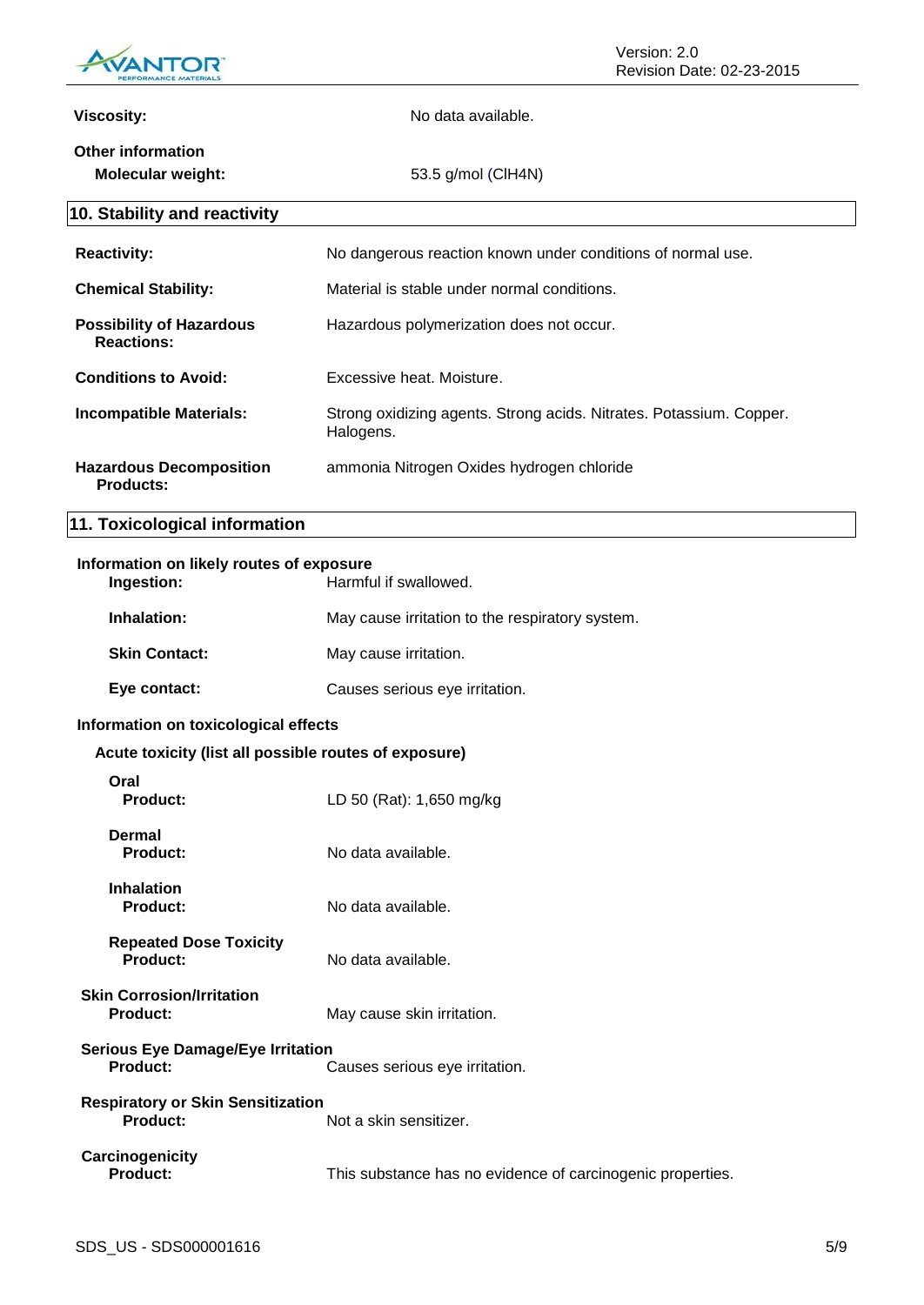

**IARC Monographs on the Evaluation of Carcinogenic Risks to Humans:** No carcinogenic components identified

**US. National Toxicology Program (NTP) Report on Carcinogens:** No carcinogenic components identified

**US. OSHA Specifically Regulated Substances (29 CFR 1910.1001-1050):** No carcinogenic components identified

### **Germ Cell Mutagenicity**

| In vitro<br>Product:                                                  | No mutagenic components identified  |
|-----------------------------------------------------------------------|-------------------------------------|
| In vivo<br><b>Product:</b>                                            | No mutagenic components identified  |
| <b>Reproductive Toxicity</b><br>Product:                              | No components toxic to reproduction |
| <b>Specific Target Organ Toxicity - Single Exposure</b><br>Product:   | None known.                         |
| <b>Specific Target Organ Toxicity - Repeated Exposure</b><br>Product: | None known.                         |
| <b>Aspiration Hazard</b><br>Product:                                  | Not classified                      |
| <b>Other Effects:</b>                                                 | None known.                         |
|                                                                       |                                     |

### **12. Ecological information**

### **Ecotoxicity:**

| Acute hazards to the aquatic environment:       |                                       |     |
|-------------------------------------------------|---------------------------------------|-----|
| <b>Fish</b><br>Product:                         | No data available.                    |     |
| <b>Aquatic Invertebrates</b><br><b>Product:</b> | No data available.                    |     |
| Chronic hazards to the aquatic environment:     |                                       |     |
| <b>Fish</b><br><b>Product:</b>                  | No data available.                    |     |
| <b>Aquatic Invertebrates</b><br><b>Product:</b> | No data available.                    |     |
| <b>Toxicity to Aquatic Plants</b><br>Product:   | No data available.                    |     |
| <b>Persistence and Degradability</b>            |                                       |     |
| <b>Biodegradation</b><br>Product:               | Expected to be readily biodegradable. |     |
| <b>BOD/COD Ratio</b><br><b>Product:</b>         | No data available.                    |     |
| <b>Bioaccumulative Potential</b>                |                                       |     |
| <b>Bioconcentration Factor (BCF)</b>            |                                       |     |
| SDS_US - SDS000001616                           |                                       | 6/9 |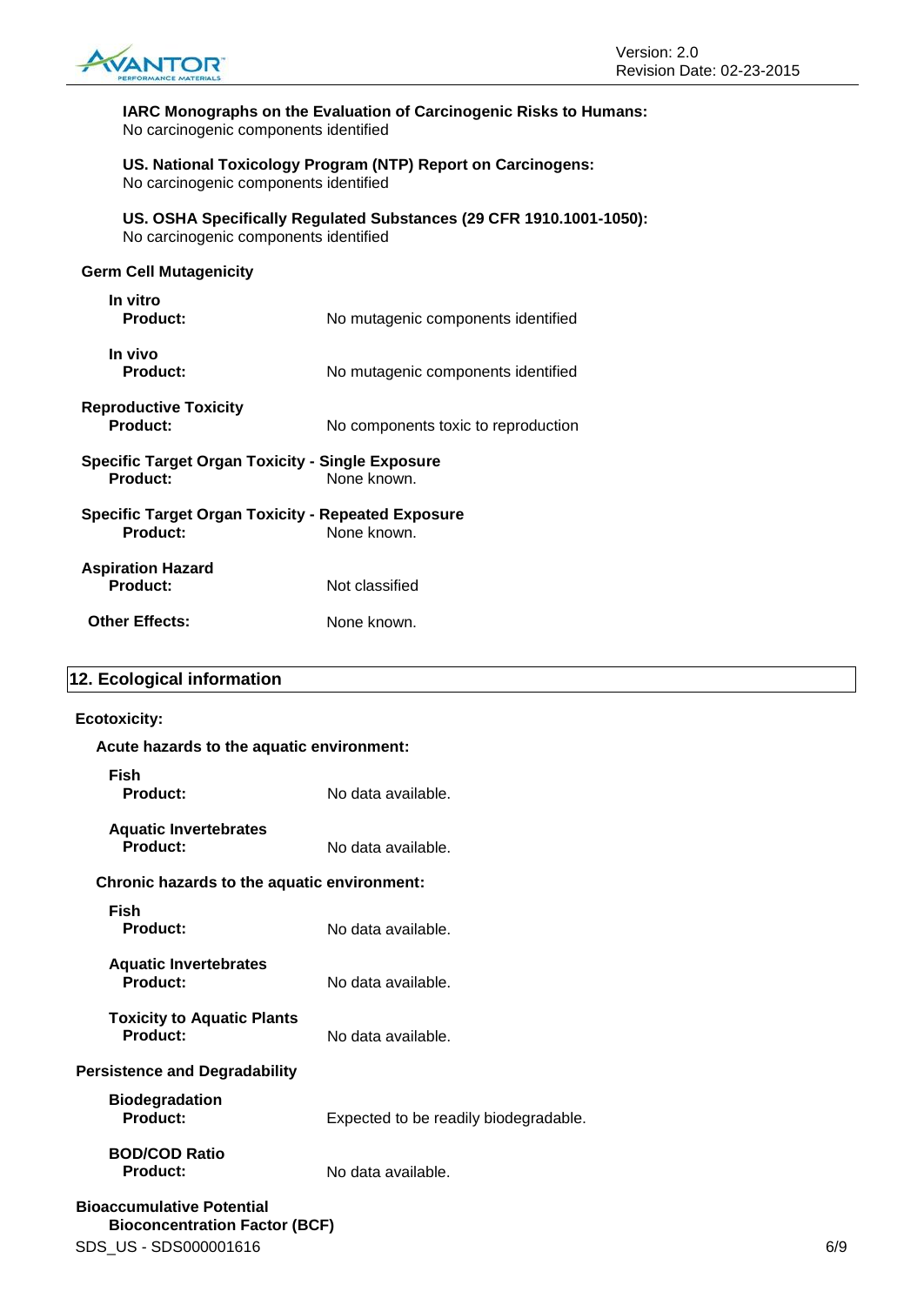

| <b>Product:</b>                                                                                                                         | No data available on bioaccumulation.                                                                                                                                                                                |  |
|-----------------------------------------------------------------------------------------------------------------------------------------|----------------------------------------------------------------------------------------------------------------------------------------------------------------------------------------------------------------------|--|
| Partition Coefficient n-octanol / water (log Kow)<br>Product:                                                                           | No data available.                                                                                                                                                                                                   |  |
| <b>Mobility in Soil:</b>                                                                                                                | No data available.                                                                                                                                                                                                   |  |
| <b>Other Adverse Effects:</b>                                                                                                           | The product components are not classified as environmentally hazardous.<br>However, this does not exclude the possibility that large or frequent spills<br>can have a harmful or damaging effect on the environment. |  |
| 13. Disposal considerations                                                                                                             |                                                                                                                                                                                                                      |  |
| <b>Disposal instructions:</b>                                                                                                           | Discharge, treatment, or disposal may be subject to national, state, or local<br>laws.                                                                                                                               |  |
| <b>Contaminated Packaging:</b>                                                                                                          | Since emptied containers retain product residue, follow label warnings even<br>after container is emptied.                                                                                                           |  |
| 14. Transport information                                                                                                               |                                                                                                                                                                                                                      |  |
| <b>DOT</b><br>Not regulated.                                                                                                            |                                                                                                                                                                                                                      |  |
| <b>IMDG</b><br>Not regulated.                                                                                                           |                                                                                                                                                                                                                      |  |
| <b>IATA</b>                                                                                                                             |                                                                                                                                                                                                                      |  |
| Not regulated.                                                                                                                          |                                                                                                                                                                                                                      |  |
| 15. Regulatory information                                                                                                              |                                                                                                                                                                                                                      |  |
| <b>US Federal Regulations</b><br>$TCAA$ $C_{\text{add}}$ $AOL$ ) $C_{\text{model}}$ blattication (40 $CED$ 707 $C_{\text{model}}$ $D$ ) |                                                                                                                                                                                                                      |  |

### **TSCA Section 12(b) Export Notification (40 CFR 707, Subpt. D) US. OSHA Specifically Regulated Substances (29 CFR 1910.1001-1050)**

None present or none present in regulated quantities.

### **CERCLA Hazardous Substance List (40 CFR 302.4):** Reportable quantity: 5000 lbs.

**Superfund Amendments and Reauthorization Act of 1986 (SARA)**

### **Hazard categories**

| Acute (Immediate)                                                                                      | Chronic (Delayed)<br><b>IFire</b> | <b>Pressure Generating</b><br>Reactive |  |
|--------------------------------------------------------------------------------------------------------|-----------------------------------|----------------------------------------|--|
| <b>SARA 302 Extremely Hazardous Substance</b><br>None present or none present in regulated quantities. |                                   |                                        |  |
| <b>SARA 304 Emergency Release Notification</b>                                                         |                                   |                                        |  |
| <b>Chemical Identity</b>                                                                               | RQ                                |                                        |  |
| AMMONIUM CHLORIDE                                                                                      | 5000 lbs.                         |                                        |  |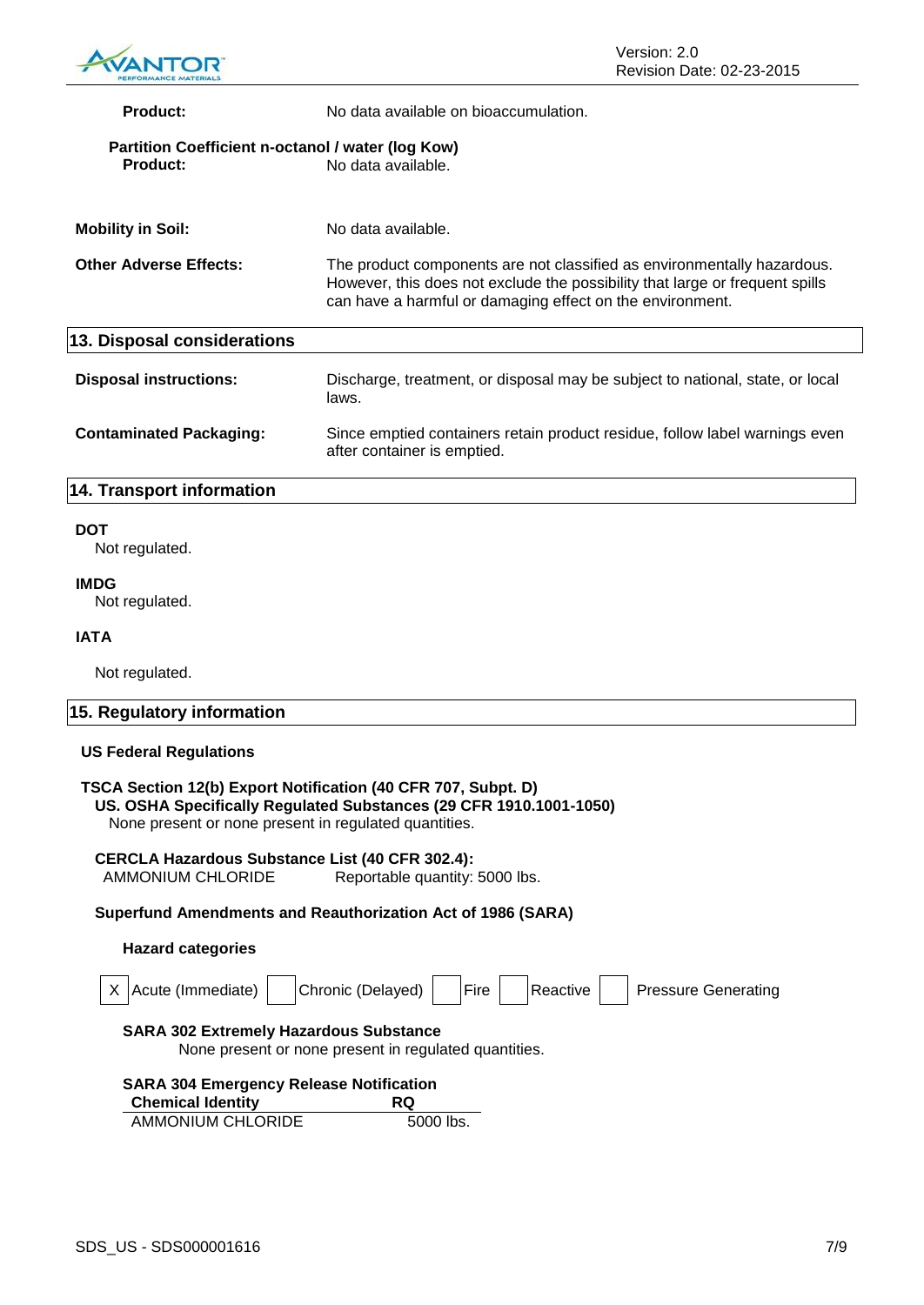

| SARA 311/312 Hazardous Chemical                                                                                                                                                                                                                                                             |                                    |                                                                                                                                                                                                                                                                                                                                                                                      |
|---------------------------------------------------------------------------------------------------------------------------------------------------------------------------------------------------------------------------------------------------------------------------------------------|------------------------------------|--------------------------------------------------------------------------------------------------------------------------------------------------------------------------------------------------------------------------------------------------------------------------------------------------------------------------------------------------------------------------------------|
| <b>Chemical Identity</b><br><b>AMMONIUM CHLORIDE</b>                                                                                                                                                                                                                                        | <b>Threshold Planning Quantity</b> | 500 lbs                                                                                                                                                                                                                                                                                                                                                                              |
| <b>SARA 313 (TRI Reporting)</b>                                                                                                                                                                                                                                                             |                                    |                                                                                                                                                                                                                                                                                                                                                                                      |
|                                                                                                                                                                                                                                                                                             | <b>Reporting</b><br>threshold for  | <b>Reporting threshold for</b><br>manufacturing and                                                                                                                                                                                                                                                                                                                                  |
| <b>Chemical Identity</b>                                                                                                                                                                                                                                                                    | other users                        | processing                                                                                                                                                                                                                                                                                                                                                                           |
| <b>AMMONIUM CHLORIDE</b>                                                                                                                                                                                                                                                                    | 10000 lbs                          | 25000 lbs.                                                                                                                                                                                                                                                                                                                                                                           |
| Clean Water Act Section 311 Hazardous Substances (40 CFR 117.3)<br><b>AMMONIUM CHLORIDE</b>                                                                                                                                                                                                 | Reportable quantity: 5000 lbs.     |                                                                                                                                                                                                                                                                                                                                                                                      |
| None present or none present in regulated quantities.                                                                                                                                                                                                                                       |                                    | Clean Air Act (CAA) Section 112(r) Accidental Release Prevention (40 CFR 68.130):                                                                                                                                                                                                                                                                                                    |
| <b>US State Regulations</b>                                                                                                                                                                                                                                                                 |                                    |                                                                                                                                                                                                                                                                                                                                                                                      |
| <b>US. California Proposition 65</b><br>No ingredient regulated by CA Prop 65 present.                                                                                                                                                                                                      |                                    |                                                                                                                                                                                                                                                                                                                                                                                      |
| US. New Jersey Worker and Community Right-to-Know Act<br><b>AMMONIUM CHLORIDE</b>                                                                                                                                                                                                           | Listed                             |                                                                                                                                                                                                                                                                                                                                                                                      |
| US. Massachusetts RTK - Substance List<br>AMMONIUM CHLORIDE                                                                                                                                                                                                                                 | Listed                             |                                                                                                                                                                                                                                                                                                                                                                                      |
| US. Pennsylvania RTK - Hazardous Substances<br><b>AMMONIUM CHLORIDE</b>                                                                                                                                                                                                                     | Listed                             |                                                                                                                                                                                                                                                                                                                                                                                      |
| US. Rhode Island RTK<br><b>AMMONIUM CHLORIDE</b>                                                                                                                                                                                                                                            | Listed                             |                                                                                                                                                                                                                                                                                                                                                                                      |
| <b>Inventory Status:</b><br>Australia AICS:<br>Canada DSL Inventory List:<br>EINECS, ELINCS or NLP:<br>Japan (ENCS) List:<br>China Inv. Existing Chemical Substances:<br>Korea Existing Chemicals Inv. (KECI):<br>Canada NDSL Inventory:<br>Philippines PICCS:<br><b>US TSCA Inventory:</b> |                                    | On or in compliance with the inventory<br>On or in compliance with the inventory<br>On or in compliance with the inventory<br>On or in compliance with the inventory<br>Not in compliance with the inventory.<br>On or in compliance with the inventory<br>Not in compliance with the inventory.<br>On or in compliance with the inventory<br>On or in compliance with the inventory |

**16.Other information, including date of preparation or last revision**

### **NFPA Hazard ID**



New Zealand Inventory of Chemicals: **On or in compliance with the inventory** Japan ISHL Listing:<br>
Japan Pharmacopoeia Listing:<br>
On or in compliance with the inventory.<br>
Not in compliance with the inventory.

Not in compliance with the inventory.

Hazard rating: 0 - Minimal; 1 - Slight; 2 - Moderate; 3 - Serious; 4 - Severe